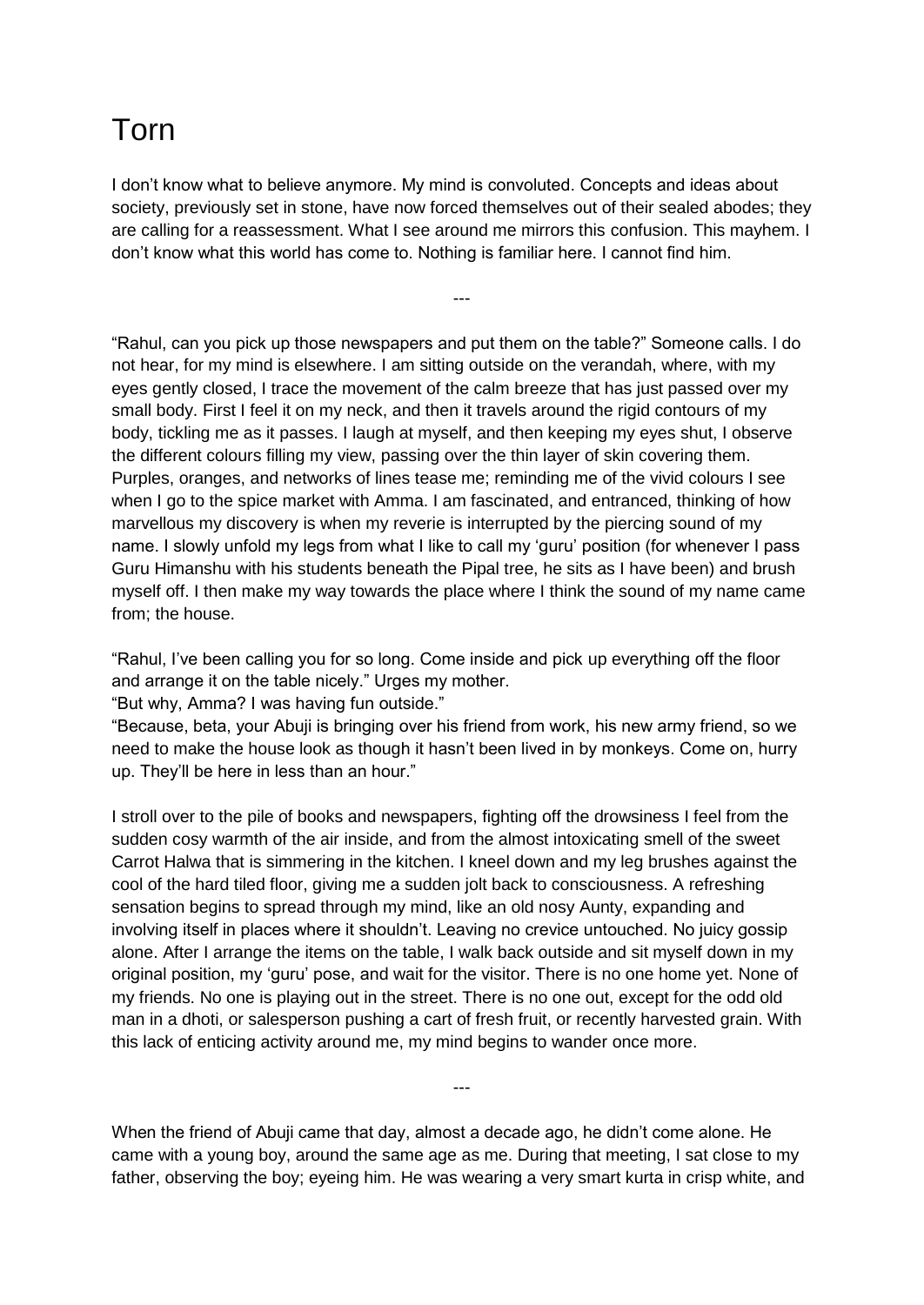I could see that he was slim. When I directed my gaze upwards, I noticed that under his embroidered cap, his hair was a dark black, and that his skin was a shade of brown, similar to mine, but it had a slight glow to it. Initially I was a little reluctant to look into his eyes, because he looked proud and arrogant. However, when I built up the courage to, I noticed that he had an air of purpose about him, which I had incorrectly concluded as being pride, and was extremely polite. When he sat down in his chair, he leant forward and was attentive to the speaker, and when asked to speak, spoke with a fluidity of both language and expression. I was in awe of him.

As time went on, the interaction between our families grew, and he came over with his father for chai or dinner more often. Inevitably, this strengthened the bond between us; between Rahul and Ahmed, so much so that we became inseparable. When he came, we would both go and sit on the verandah outside, with a glass of cool lassi in our hand, to break through the evening heat, and narrate what had happened to each other since we had last met. Of course his stories were much better told, and I would always let him go first, for when he spoke, the world around me would stop, and my mind would be wholly focused on the words that came out of his mouth. To me, he was an artist of speech; he could contort and ply words to heighten the image he was painting, similar to a painter blending different colours to get the perfect shade. The words he chose for the descriptions he depicted were ones that only someone with a true grasp of language could use. So when it was my turn to speak, unlike when I spoke to my other friends, I would stutter and stumble with what I had to say. How could I talk to someone like him as though he were just another person?

But when we played cricket, it was a different story. When we went down and played with the other boys on the street, in the compound, with the slender bat nestled in my hand, my mind would be focussed only on the small spherical object flying towards me. Then, a countdown would begin in my head: *3, 2, 1*, *swing.* I would hit it at just the right time and place, with the right amount of power and control, so that only occasionally I would fail to hit a six. But every time I hit that ball, every time I saw it flying in a gentle curve through the air, I felt something change inside me. I felt lighter, freer. This was me in my element, so I thought that this was how Ahmed felt when he spoke. How he felt when he was painting his vivid pictures in other people's minds.

Over time, his influence on me was clearly visible: I began to change my way of thinking, and of expressing my thoughts. He taught me what I was never taught at school; to debate, to reason, and to analyse. We knew we were different: I was a Hindu, and he a Muslim, but back then, this didn't mean much. We were growing up in a time when our only enemy was the one that had swiftly exploited our land, controlled our people, and forced them under its rule, before they had realised the true extent of what had happened to them. Our enemy was the white. The air was thick and clouded with a sense of anger, agitation, and revolt. Each day, the newspaper, or word of mouth from around the town, brought us information about what was happening over this country to those that stood up for what was right. Those that stood up against them. Ahmed would encourage me to verify the information that I heard through other sources so that the only facts in my head were those that were true. Working together, we found that some of the news from word of mouth was misleading and changed the context of the topic at hand. However, a recurring name was present in what was said, and eventually it became engrained in our minds: Gandhi ji. He was to be our saviour. He was the one that could take us out of the hands of this corrupt rule. He was someone that we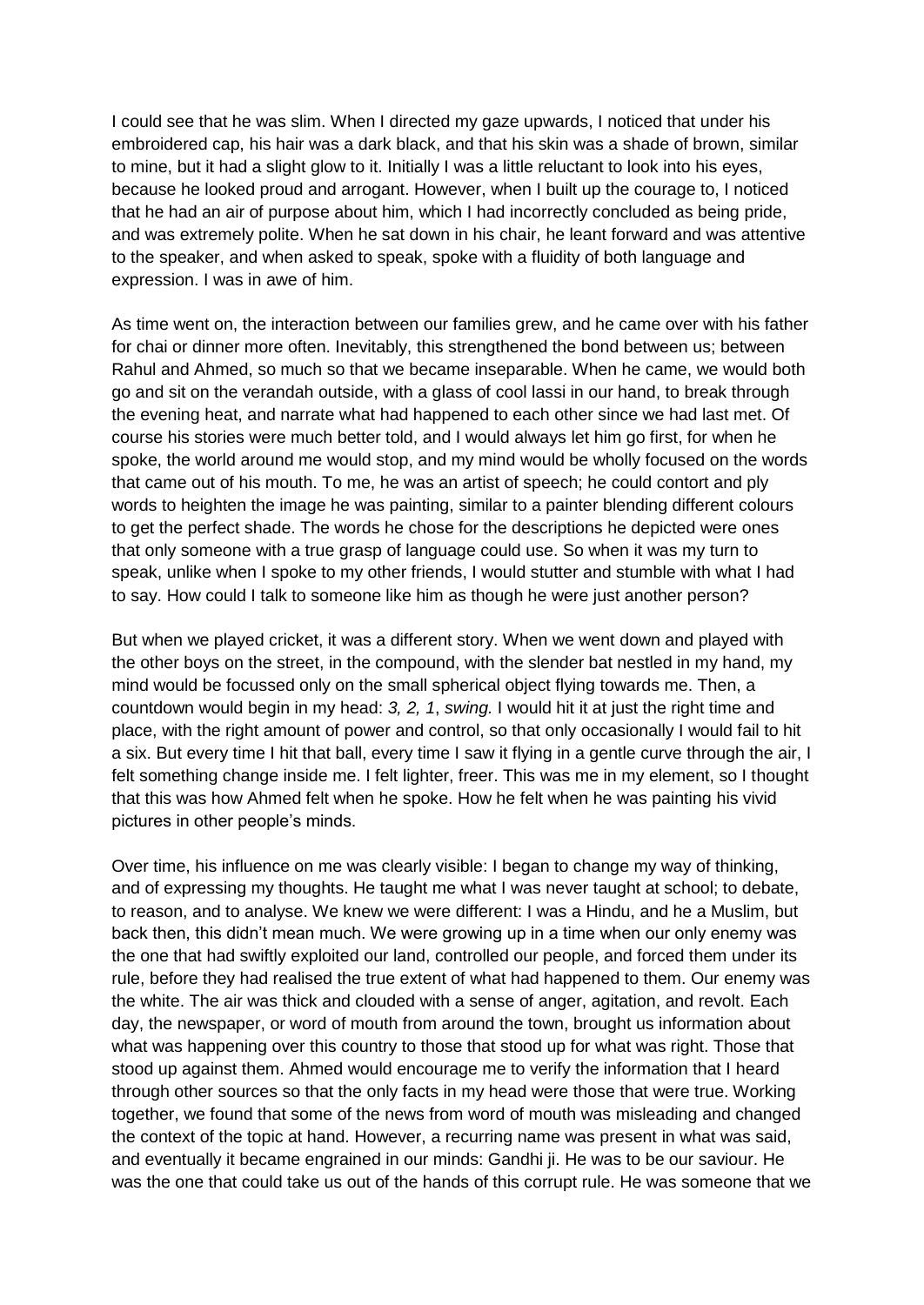both looked up to, as did the entire nation, and was someone that we wanted to emulate. Gandhi.

My mind is drifting back to reality and once again, I cannot make out what is happening. Or rather, why it's happening. Dust has lifted off the ground and has caused a haze to settle. I am coughing, wheezing. I am caught in the midst of a stream of bodies. There is no choice for me but to follow its natural flow, for by going against it, I will be silenced. I cannot see, and I do not want to, for there is nothing worth looking at within close proximity anyway. There are thousands upon thousand of bodies around me, rubbing against me. They are mainly those of feisty, sweaty men, all different in appearance. Some balding, others in their prime of youth. Some capped, others turbaned. However, to me, they are the same. They are screaming. Shouting. Shouting at each other. I watch as a fight breaks out a few metres in front of me. I can't comprehend what is going on inside them. Why are they fighting against each other? Are they not of the same nation? This nation, India? It has barely been a month since the British left, our greatest enemy, and now we are fighting ourselves. What has come of this country? These people? Us?

As I am thinking these thoughts, I start to see a little clearer, and begin to advance towards what seems like a gathering of people around the train station. I know that this is no compassionate gathering, for beneath the smoke filled air, the screaming out of slogans, and sound of sweaty bodies pushing against each other, I can hear the sounds of people dying. Our own people dying. And if I cannot hear them, I can feel them through this land we all spawned out of, and through each breath of warm, metallic air. I can feel them, envision them, smell them. What has happened?

I am not here out of my own will. No. I am not the kind of person to involve myself in such assemblies of foolish violence. I am here with one purpose. With one ambition: I am here to seek out my friend, Ahmed.

When I came home from college yesterday afternoon, I knew that there were assemblies like the one I am in now, all along the border. I was annoyed and agitated, and my face was set in a scowl as I rode my bicycle through the semi desolate paths between fields of wheat, for I didn't want to go along my usual route through the town. I wasn't in the mood for interaction. My thoughts clouded my mind. People were killing each other. Killing each other for no reason other than the Gods they believed in. They were illusioned, for this wasn't a war of God against God, but rather the worst example of political ideals played out in a country. I knew that this ideal of a 'Muslim country- Pakistan' wasn't going to be able to happen swiftly over night, but was going to take time, bringing riots and mass violence in its wake, as it already had.

At home, I entered the compound gate with the same set face; my mind was elsewhere. I slipped my shoes off, rested my bicycle against the post, and wandered inside. Upon entering, my train of thought was interrupted by Amma calling me into the kitchen. As I walked in, I saw that her eyes were red, and it looked like she had been crying. Immediately I bent down and rested her head against my chest. The first thought that came to my head was: Abuji is dead. My eyes began to well, and when the threshold of liquid was reached, tiny pearls began to make their way down my cheeks. I had to control myself, for I didn't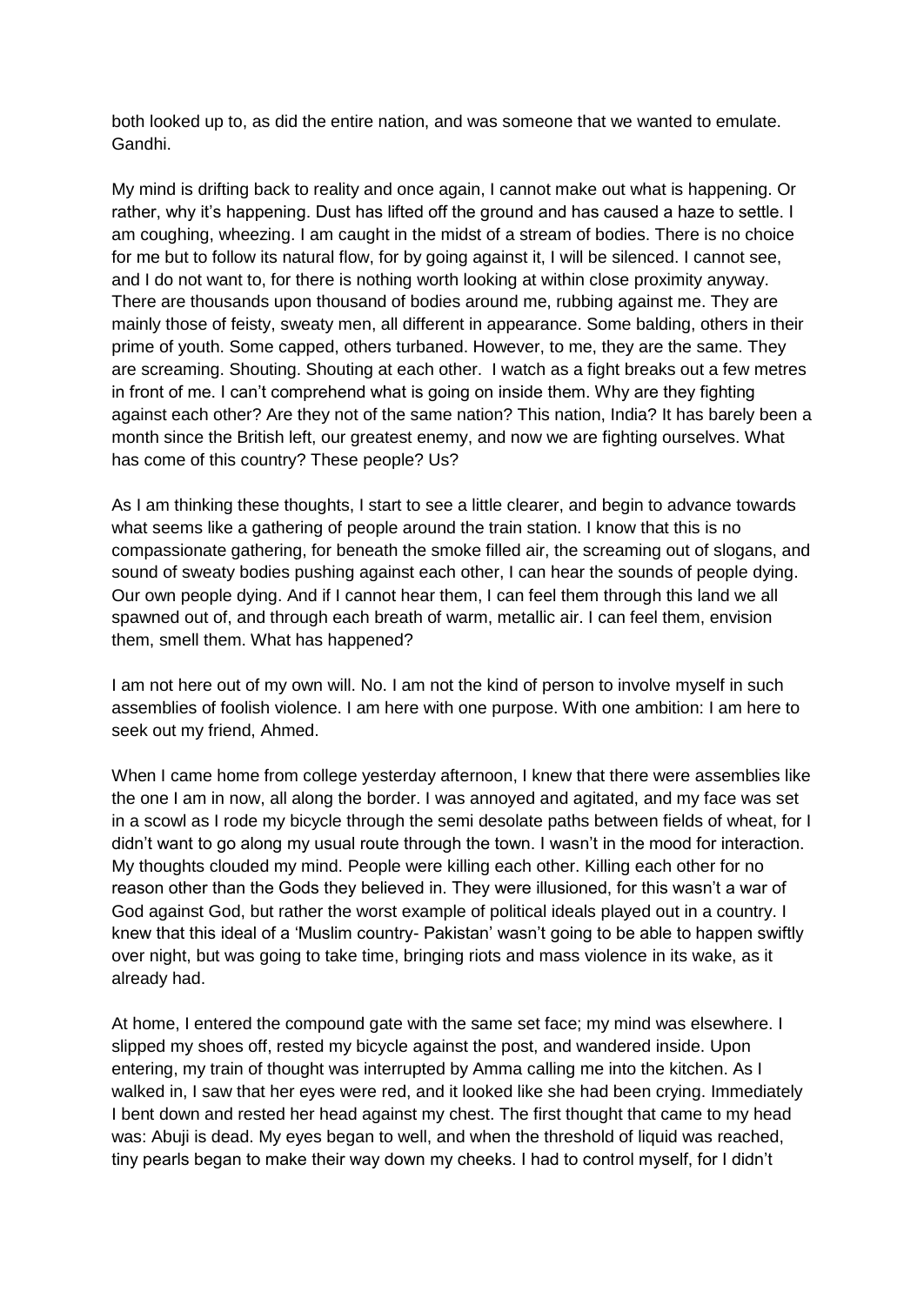know if it was true. Wiping away my tears, I then looked into my mother's eyes and gently asked her what had happened.

What she said was worse than I had thought. She spoke with a quiver in her voice and told me what I already knew, of the riots spurting up along the supposed border of 'Pakistan'. This once again brought back the emotions I had felt on the ride here, and my body began to tense once more. She went on, telling me of Muslim families that were travelling across to the West. I listened somewhat un-attentively, until I was jolted into consciousness by a gut wrenching thought that went through my mind that I hadn't thought of before. Almost simultaneously, Amma began to narrate what had happened, proving my heart shattering thought true. From then on, I could only hear some of what Amma was saying, for my body melted a little, my shoulders slumped, and I began to sob. My heart heaved, and Amma was now the one comforting me. With her turmeric stained hands around me, she sat me down on a chair, and spoke to me gently. What I caught out of what she said were these words: *train...tomorrow...early...leaving...forever.* These words were enough for me to realise the true depth of this situation, and for me to slowly compose myself, and come up with some sort of a plan.

That was why I came out this morning. Risking my life. I needed to find him before he left. Needed to farewell him. I didn't understand why he didn't tell me he was leaving. Anger and a deep sort of love had kindled in my heart overnight, urging me to do what I did. But now I realise how ignorant I was.

There are so many people here. Some dead. Some dying. How will I find him, when I cannot see more than a metre in front of me. I am like a cell of blood, trying to pass through a plaque filled artery. There is no space, but if I don't get through, I will be the one in despair. It will almost be like death.

I am close to the train station, for I can see the dull beige arch of the entrance. I regret what I have done, but I am so close; I cannot give up. I must endure this pain and suffering, for it is only momentary.

With each minute I am closer. To the station, and to him.

I know he will be leaving, forever, quite soon.

Time has been torturous to me, but I am reaping the reward. I am now making my way to the platform. The dark, soot filled platform. My heart is beating quickly. My body is fluttering with joy. I am scanning the faces around me, coughing at intervals and rubbing my eyes, searching for that glowing face. I am looking around, and have been now for a few minutes, and I am heartbroken. I have seen thousands of faces, but not one that I want to see. My chest heaves with sorrow, as I let out a deep breath and run my fingers through the scraggly mess on my head. I am almost in tears. Then, as I turn, something luminescent catches my eye, close to the entrance of the carriage. As I examine it closer, I see that it is a person. That it is him.

I push and shove through the plethora of people milling about on the platform, ignoring the obstacles in my way. Covering my mouth, coughing and spluttering, I reach him. He turns. I